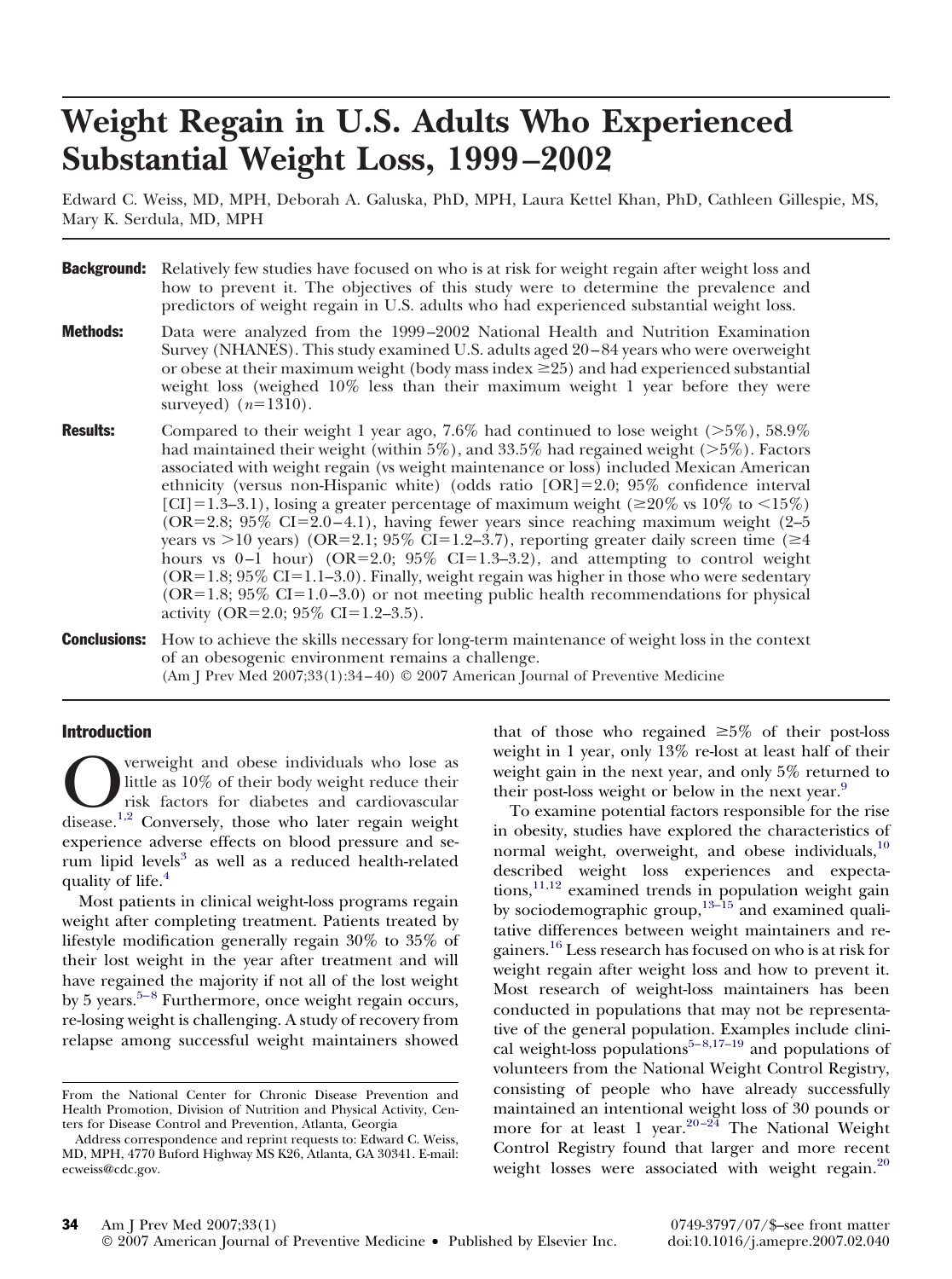Additionally, weight regain has been associated with fast food consumption,<sup>[25](#page-5-0)</sup> higher television viewing,<sup>[18](#page-5-0)</sup> and lower levels of physical activity.[18,20,21,24,26](#page-5-0)

An improved understanding of the factors associated with weight regain could lead to both the identification of those at highest risk for weight regain and the development and testing of more effective interventions to aid in long-term weight-loss maintenance. The objectives of this study were to determine the prevalence and predictors of weight regain in adults in the United States who had experienced substantial weight loss.

## Methods

Data from the 1999–2002 National Health and Nutrition Examination Survey (NHANES), a continuous annual survey of the civilian non-institutionalized U.S. population, were used[.27](#page-5-0) NHANES uses a complex, stratified, multistage probability sampling design. Data collected through in-home interviews were used, with an overall participation rate from 1999–2002 of 83.0% (S. Ramirez, National Center for Health Statistics, via e-mail, June 6, 2006).

Weight status and history were assessed through several questions. Maximum weight was defined by the question, "Up to the present time, what is the most you have ever weighed?"; age at maximum weight by, "How old were you then?"; and weight 1 year ago by, "How much did you weigh a year ago?" To be consistent with prior body weights defined by selfreport, current weight and height were defined by the questions, "How much do you weigh without clothes or shoes?" and "How tall are you without shoes?" Body mass index (BMI) was calculated by dividing the participant's self-reported weight in kilograms by their self-reported height in meters squared.

Percentage of maximum weight lost was calculated by subtracting weight 1 year ago from maximum weight, dividing by maximum weight, and multiplying by 100. Participants were considered to have experienced substantial weight loss if they had lost at least 10% of their maximum body weight during the period from their maximum weight to their weight 1 year ago.

Percentage of weight change in the past year was calculated as the difference between current weight and weight 1 year ago, divided by weight 1 year ago, and multiplied by 100. Using the result of this calculation, the main outcome categories were defined as weight regain  $(>\!5\%$  weight gain in the past year), weight maintenance (staying within 5% of weight in the past year), and continued weight loss (losing >5% of weight in the past year) (Figure 1).

From 1999 to 2000, average daily screen time was assessed by the question, "Over the past 30 days, on a typical day, how much time altogether did you spend sitting and watching TV or videos or using a computer outside of work?" During half of the period from 2001 to 2002, average daily screen time was assessed with two questions: (1) "Over the past 30 days, on average, how many hours per day did you sit and watch TV or videos outside of work?" and (2) "Over the past 30 days, on average, how many hours per day did you use a computer or play computer games outside of work?" These results were



**Figure 1.** Scheme for assessing weight regain in overweight or obese participants (body mass index  $\geq 25$ ) who had lost  $\geq$ 10% of their maximum body weight from the time that they reached their maximum weight until 1 year ago. Weight regain was defined as a gain of  $>5\%$  of body weight from weight 1 year ago to current weight.

combined to form an estimate of average daily screen time (TV, video, or computer use) for the entire period from 1999 to 2002.

Physical activity level was assessed by asking participants whether they had engaged in a series of moderate or vigorous leisure-time physical activities for 10 minutes or longer in the past 30 days. Physical activity level was analyzed in four discrete categories: (1) sedentary (reported no moderate or vigorous leisure-time physical activities for 10 minutes or longer); (2) active, not meeting recommendations (reported at least one moderate or vigorous leisure-time physical activity lasting 10 minutes or longer); (3) meeting public health recommendations for improved health, $28,29$  to engage in moderate-intensity physical activity on most, preferably all, days of the week for at least 30 minutes ( $\geq$ 5 bouts per week, 150 to 300 minutes of moderate or vigorous physical activity per week), or vigorous-intensity physical activity on 3 or more days of the week for at least 20 minutes ( $\geq$ 3 bouts per week,  $\geq 60$  minutes of vigorous-intensity physical activity per week); and (4) meeting 2005 dietary guidelines recommendations for sustaining weight loss (i.e., preventing weight regain) in adulthood, $30$  to participate in at least 60 to 90 minutes of daily moderate-intensity physical activity ( $\geq$ 5 bouts per week,  $\geq$ 300 minutes of moderate or vigorous physical activity per week).

The factors associated with weight regain were determined by multiple logistic regression, comparing those who regained weight with those who did not (i.e., continued to lose weight or maintained weight). The demographic variables included in the model were gender (male, female); age in years (20–34, 35–44, 45–54, 55–64, 65–74, 75–84); race/ ethnicity (non-Hispanic white, non-Hispanic black, Mexican American, other [including multiracial]); and education (less than high school, high school graduate, more than high school). Additional factors were included based on possible associations with body weight changes in the literature. Weight-related variables included percentage of maximum weight lost (from maximum weight to weight 1 year ago)  $(10\% \text{ to } 15\%, 15\% \text{ to } 15\%, \ge 20\%), \text{ years since reaching}$ maximum weight (current age minus age at maximum weight)  $(2-5, 6-10, >10)$ , and BMI 1 year ago  $(<25, 25$  to  $\langle 30, \geq 30 \rangle$ . Behavioral factors included smoking status (current nonsmoker, smoker who had quit in the past year, current smoker), average times per week of restaurant food consumption  $(\leq 1, 1-2, \geq 3)$ , average daily hours of screen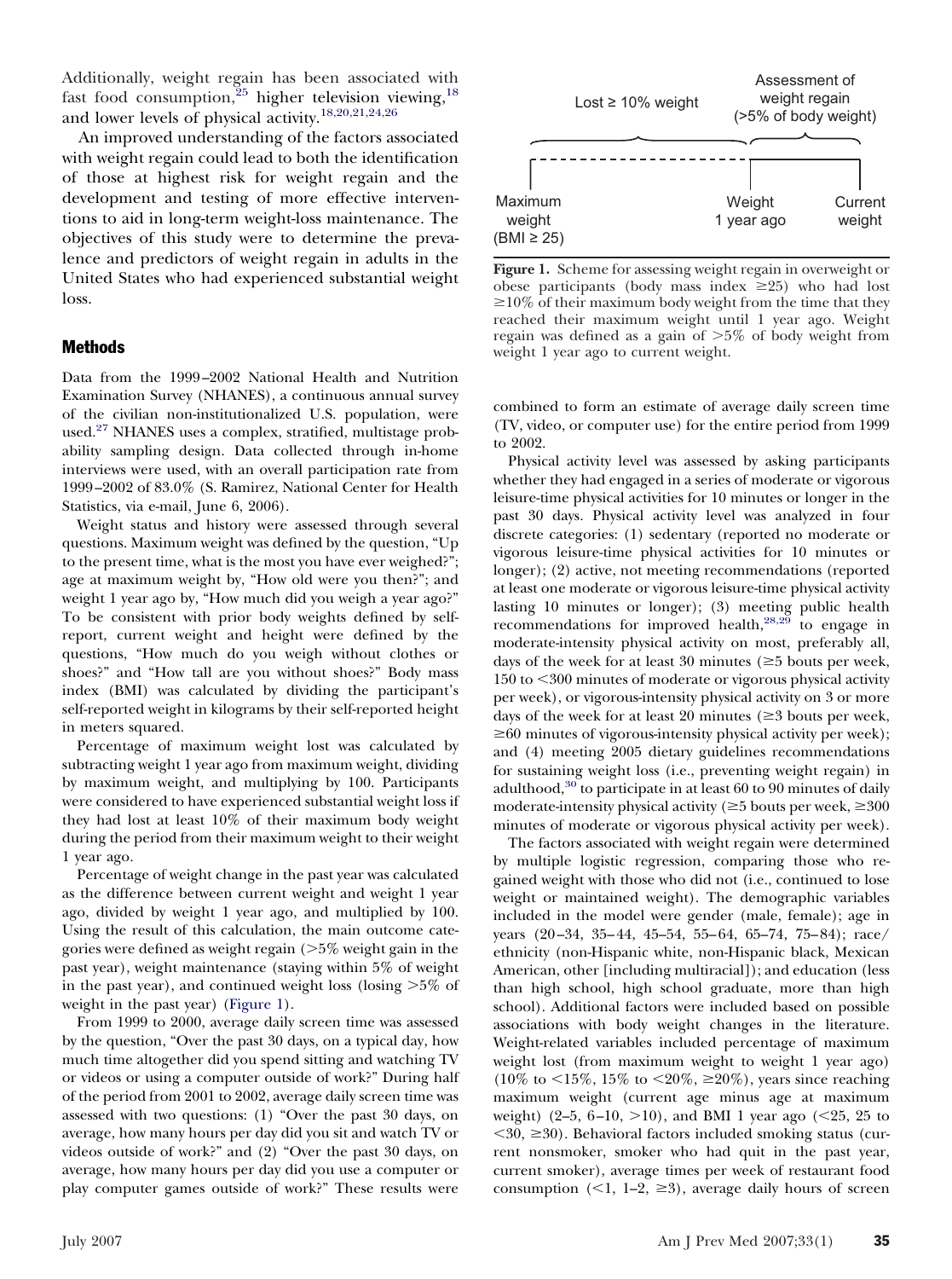time outside of work during the past 30 days  $(0-1, 2-3, \geq 4)$ , attempting to control weight (i.e., lose or not gain weight) in the past year (no, yes), and physical activity level (sedentary; active, not meeting recommendations; meeting recommendations for improved health; meeting recommendations for sustaining weight loss).

Adults aged 20–84 years who were overweight or obese at their self-reported maximum weight (BMI  $\geq$ 25) and had experienced substantial weight loss were included in the analysis (self-reported weight 1 year ago at least 10% lower than their self-reported maximum weight) ( $n=1506$ ). Participants were excluded if they were pregnant or were missing pregnancy information  $(n=88)$  or if they were missing information on any of the demographic, behavioral, or weightrelated factors in the multivariate model  $(n=8)$ . After excluding those who reported unintentional weight loss  $(\geq 10)$ pounds) from weight 1 year ago to current weight ( $n=100$ ), the final sample included 1310 adults. Data were weighted to account for the complex sampling design using SUDAAN version 9.0 (Research Triangle Institute, Research Triangle Park NC, 2005). Analyses were conducted from 2004 to 2006.

## **Results**

The final weighted sample was divided evenly between men and women and was 75.8% non-Hispanic white, 10.6% non-Hispanic black, 4.9% Mexican American, and 8.8% other races or multiracial. Nearly half had completed more than a high school education, and about one quarter had not graduated from high school (Table 1).

Among adults who had experienced substantial weight loss,  $7.6\%$  ( $n=98$ ) had continued to lose weight  $($  > 5%) in the past year, 58.9%  $(n=785)$  had maintained their weight (within  $5\%$ ), and  $33.5\%$  ( $n=427$ ) had regained weight (>5%). Because only 98 people in this sample continued to lose weight, they were combined with those who maintained their weight for the purposes of this analysis. The only demographic variable significantly associated with weight regain was Mexican American ethnicity, with the highest prevalence of weight regain (48.3%) and twice the odds of weight regain compared with non-Hispanic whites [\(Ta](#page-3-0)[ble 2\)](#page-3-0).

Greater percentage of maximum weight lost and fewer years since reaching maximum weight were significantly positively associated with weight regain in the past year. Compared with those who had lost 10% to  $15\%$  of their maximum weight, the odds of weight regain were 1.5 for those who lost 15% to  $\langle 20\% \rangle$  and 2.8 for those who lost  $\geq 20\%$  of their maximum weight. Compared to those with more than 10 years since reaching their maximum weight, the odds of weight regain were 1.6 for those with 6 to 10 years, and 2.1 for those with 2 to 5 years.

Attempting to control weight, more daily screen time, and lower physical activity levels were also significantly associated with weight regain. Those who at-

| <b>Table 1.</b> Demographics of U.S. adults <sup>a</sup> who had   |  |  |
|--------------------------------------------------------------------|--|--|
| experienced substantial weight loss, <sup>b</sup> NHANES 1999-2002 |  |  |

|                               | n    | %    |
|-------------------------------|------|------|
| Overall                       | 1310 |      |
| Gender                        |      |      |
| Male                          | 689  | 50.3 |
| Female                        | 621  | 49.7 |
| Age (years)                   |      |      |
| $20 - 34$                     | 200  | 20.3 |
| $35 - 44$                     | 199  | 22.0 |
| $45 - 54$                     | 269  | 26.1 |
| 55-64                         | 195  | 11.5 |
| $65 - 74$                     | 246  | 11.7 |
| $75 - 84$                     | 201  | 8.5  |
| Race/ethnicity                |      |      |
| Non-Hispanic white            | 680  | 75.8 |
| Non-Hispanic black            | 268  | 10.6 |
| Mexican American              | 273  | 4.9  |
| Other (including multiracial) | 89   | 8.8  |
| <b>Education</b>              |      |      |
| Less than high school         | 490  | 24.1 |
| High school graduate          | 295  | 27.3 |
| More than high school         | 525  | 48.7 |

Sample sizes were unweighted. Percentages were weighted to be nationally representative.

a Aged 20–84 years.

<sup>b</sup>Study population was limited to those who were overweight or obese at their maximum weight (body mass index  $\geq 25$ ) and had experienced substantial weight loss (weighed 10% less than their maximum weight 1 year before they were surveyed).

NHANES, National Health and Nutrition Examination Survey.

tempted to control their weight in the past year had significantly higher odds (1.8) of weight regain compared with those who did not. Compared with those reporting 0 to 1 daily hours of screen time, the odds of weight regain were 1.5 for those reporting 2 to 3 hours and 2.0 for those reporting 4 or more hours. Lastly, the odds of weight regain were approximately two times higher in those who were sedentary or not meeting public health recommendations for physical activity compared with those meeting 2005 dietary guideline recommendations for sustaining weight loss in adulthood.

#### **Discussion**

Among overweight or obese adults, weight regain after weight loss is a common problem. Approximately onethird of participants who had experienced substantial weight loss in this nationally representative study had regained more than 5% of their body weight in the previous year. Factors associated with weight regain included Mexican American ethnicity, greater percentage of maximum weight lost, fewer years since reaching maximum weight, attempting to control weight, greater daily screen time, and not meeting physical activity recommendations.

It is difficult to compare the prevalence estimates of weight regain with those of other studies because there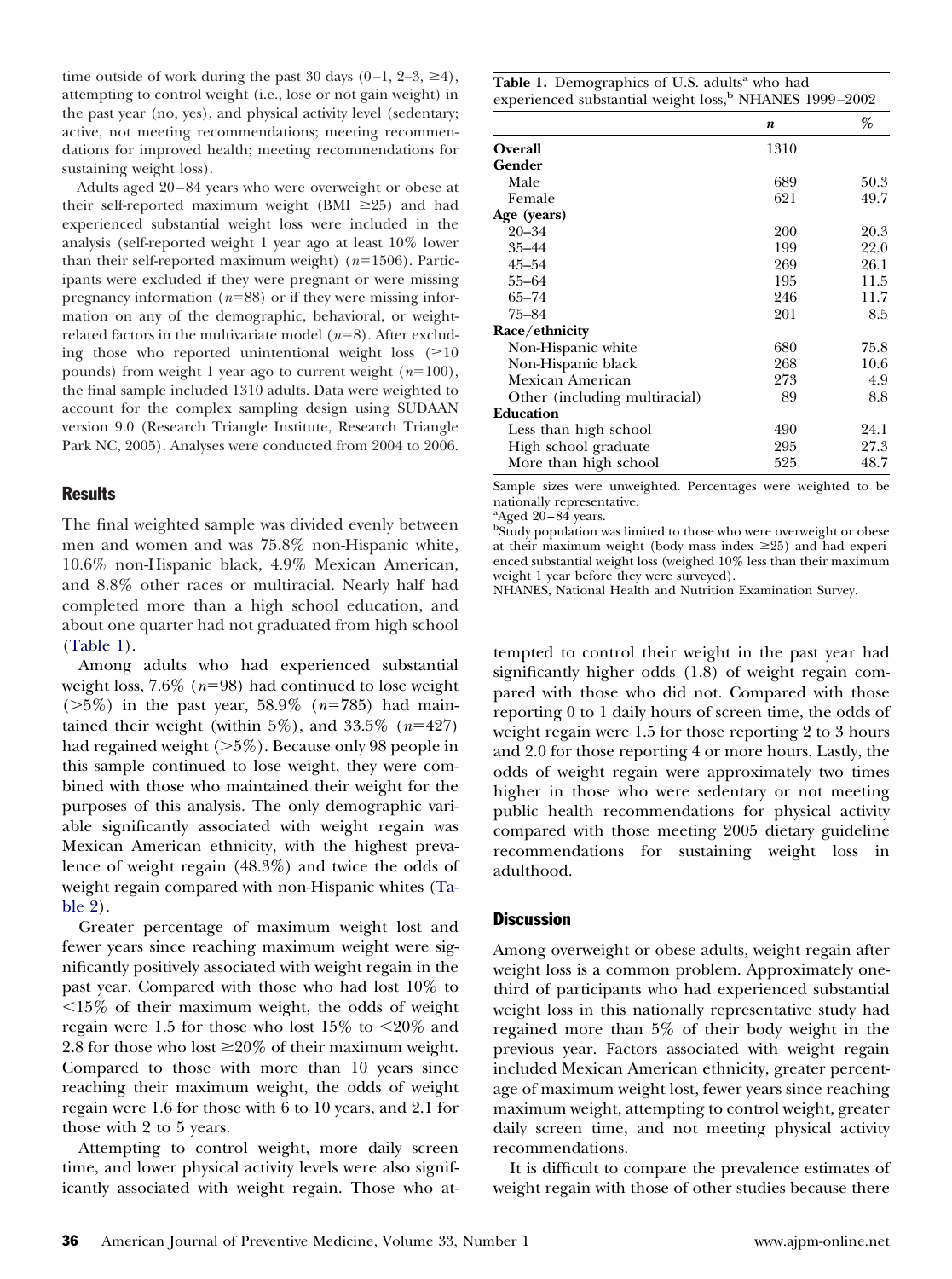<span id="page-3-0"></span>

|                                                                 | Table 2. Prevalence <sup>a</sup> and predictors of weight regain <sup>b</sup> among U.S. adults, <sup>c</sup> NHANES 1999-2002<br><b>Total participants</b> | Weight regain prevalence<br>% | Weight regain predictors <sup>d</sup><br>OR $(95\% \text{ CI})^{\text{e}}$ |
|-----------------------------------------------------------------|-------------------------------------------------------------------------------------------------------------------------------------------------------------|-------------------------------|----------------------------------------------------------------------------|
|                                                                 | $\boldsymbol{n}$                                                                                                                                            |                               |                                                                            |
| Overall                                                         | 1310                                                                                                                                                        | 33.5                          |                                                                            |
| Gender                                                          |                                                                                                                                                             |                               |                                                                            |
| Male                                                            | 689                                                                                                                                                         | 28.9                          | 1.0                                                                        |
| Female                                                          | 621                                                                                                                                                         | 38.3                          | $1.2(0.8-1.7)$                                                             |
| Age (years)                                                     |                                                                                                                                                             |                               |                                                                            |
| $20 - 34$                                                       | 200                                                                                                                                                         | 39.7                          | 1.0                                                                        |
| $35 - 44$                                                       | 199                                                                                                                                                         | 34.0                          | $0.8(0.5-1.5)$                                                             |
| $45 - 54$                                                       | 269                                                                                                                                                         | 40.5                          | $1.3(0.8-2.3)$                                                             |
| $55 - 64$                                                       | 195                                                                                                                                                         | 30.0                          | $1.0(0.5-1.8)$                                                             |
| $65 - 74$                                                       | 246                                                                                                                                                         | 22.8                          | $0.6(0.3-1.3)$                                                             |
| $75 - 84$                                                       | 201                                                                                                                                                         | 16.1                          | $0.5(0.2-1.0)$                                                             |
| Race/ethnicity                                                  |                                                                                                                                                             |                               |                                                                            |
| Non-Hispanic white                                              | 680                                                                                                                                                         | 31.0                          | 1.0                                                                        |
| Non-Hispanic black                                              | 268                                                                                                                                                         | 37.3                          | $1.2(0.8-1.8)$                                                             |
| Mexican American                                                | 273                                                                                                                                                         | 48.3                          | $2.0(1.3-3.1)^*$                                                           |
| Other (including multiracial)                                   | 89                                                                                                                                                          | 42.9                          | $2.0(1.0-4.1)$                                                             |
| Education                                                       |                                                                                                                                                             |                               |                                                                            |
| Less than high school                                           | 490                                                                                                                                                         | 35.2                          | $1.2(0.8-1.8)$                                                             |
| High school graduate                                            | 295                                                                                                                                                         | 32.7                          | $0.9(0.6-1.5)$                                                             |
| More than high school                                           | 525                                                                                                                                                         | 33.2                          | 1.0                                                                        |
| Percentage of maximum weight lost <sup>1</sup>                  |                                                                                                                                                             |                               |                                                                            |
| 10\% to $\leq 15\%$                                             | 596                                                                                                                                                         | 26.0                          | 1.0                                                                        |
| 15\% to $<20\%$                                                 | 335                                                                                                                                                         | 34.0                          | $1.5(1.0-2.3)$ *                                                           |
| $\geq$ 20%                                                      | 379                                                                                                                                                         | 45.8                          | $2.8(2.0-4.1)$ *                                                           |
| Years since reaching maximum weight                             |                                                                                                                                                             |                               |                                                                            |
| $2-5$ years                                                     | 327                                                                                                                                                         | 43.9                          | $2.1(1.2-3.7)$ *                                                           |
| $6-10$ years                                                    | 266                                                                                                                                                         | 36.8                          | $1.6(1.0-2.4)$ *                                                           |
| $>10$ years                                                     | 717                                                                                                                                                         | 26.2                          | 1.0                                                                        |
| Body mass index (kg/m <sup>2</sup> ) 1 year ago                 |                                                                                                                                                             |                               |                                                                            |
| $<$ 25.0                                                        | 549                                                                                                                                                         | 34.2                          | $1.5(1.0-2.2)$                                                             |
| 25.0 to $< 30.0$                                                | 502                                                                                                                                                         | 33.2                          | $1.3(0.9-1.9)$                                                             |
| $\geq 30.0$                                                     | 259                                                                                                                                                         | 32.8                          | 1.0                                                                        |
| <b>Smoking status</b>                                           |                                                                                                                                                             |                               |                                                                            |
| Current nonsmoker                                               | 913                                                                                                                                                         | 31.7                          | 1.0                                                                        |
|                                                                 | 42                                                                                                                                                          | 43.8                          | $1.7(0.7-4.5)$                                                             |
| Quit in past year<br>Current smoker                             | 355                                                                                                                                                         | 36.6                          | $0.9(0.6-1.4)$                                                             |
| Average weekly restaurant food consumption                      |                                                                                                                                                             |                               |                                                                            |
|                                                                 | 436                                                                                                                                                         | 29.3                          | 1.0                                                                        |
| $\leq$ 1 time per week                                          | 475                                                                                                                                                         | 36.0                          | $1.5(0.9-2.7)$                                                             |
| $1-2$ times per week<br>$\geq$ 3 times per week                 | 399                                                                                                                                                         | 34.1                          | $1.4(0.9-2.3)$                                                             |
|                                                                 |                                                                                                                                                             |                               |                                                                            |
| Average daily screen time <sup>s</sup><br>$0-1$ hour            | 330                                                                                                                                                         | 28.3                          | 1.0                                                                        |
| $2-3$ hours                                                     | 591                                                                                                                                                         | 33.7                          | $1.5(1.0-2.1)$ *                                                           |
| $\geq$ 4 hours                                                  | 389                                                                                                                                                         | 38.1                          |                                                                            |
|                                                                 |                                                                                                                                                             |                               | $2.0(1.3-3.2)*$                                                            |
| Attempting to control weight <sup>h</sup><br>No                 | 699                                                                                                                                                         | 27.4                          | 1.0                                                                        |
|                                                                 |                                                                                                                                                             |                               |                                                                            |
| Yes                                                             | 611                                                                                                                                                         | 39.2                          | $1.8(1.1-3.0)*$                                                            |
| Physical activity level <sup>1</sup>                            |                                                                                                                                                             |                               |                                                                            |
| Sedentary                                                       | 642                                                                                                                                                         | 33.3                          | $1.8(1.0-3.0)*$                                                            |
| Active, not meeting recommendations                             | 308                                                                                                                                                         | 40.9                          | $2.0(1.2-3.5)^*$                                                           |
| Meeting recommendations for improved health                     | 140                                                                                                                                                         | 24.2                          | $1.0(0.5-2.0)$                                                             |
| Meeting recommendations for sustaining weight loss <sup>k</sup> | 220                                                                                                                                                         | 28.7                          | 1.0                                                                        |

Sample sizes were unweighted. Percentages were weighted to be nationally representative.

a Study population was limited to those who were overweight or obese at their maximum weight (body mass index 25) and had experienced substantial weight loss (weighed 10% less than their maximum weight 1 year before they were surveyed).

bWeight regain was defined as a weight gain ( $>5\%$ ) in the past year.

Aged 20–84 years.

<sup>d</sup>Comparison group is those who did not regain weight (>5%) (i.e., continued to lose weight or maintained weight).<br><sup>e</sup>OR adjusted for gender, age race/ethnicity education smoking status, body mass index 1 year ago, perce

OR adjusted for gender, age, race/ethnicity, education, smoking status, body mass index 1 year ago, percent previous weight loss, years since reaching maximum weight, average weekly restaurant food consumption, average daily screen time, attempted to control weight, and physical activity level. f From maximum weight, to weight 1 year ago.

<sup>8</sup>Defined as average daily hours of TV, video, or computer use outside of work in the past 30 days.

hDefined as attempting to lose or not gain weight in the past year.

i The total minutes spent on leisure-time physical activities in the previous 30 days was used to calculate the average minutes of weekly leisure-time physical activity.

,<br>Met recommendations for ≥5 bouts per week, 150 to <300 minutes per week of moderate or vigorous leisure-time physical activity, or ≥3 bouts per week, ≥60 minutes per week of vigorous leisure-time physical activity.<br><sup>k</sup>Met recommendations for ≥5 bouts per week, ≥300 minutes per week of moderate or vigorous leisure-time physical activity.

\*Significant at  $p < 0.05$  (bolded).

NHANES, National Health and Nutrition Examination Survey; OR, odds ratio; CI, confidence interval.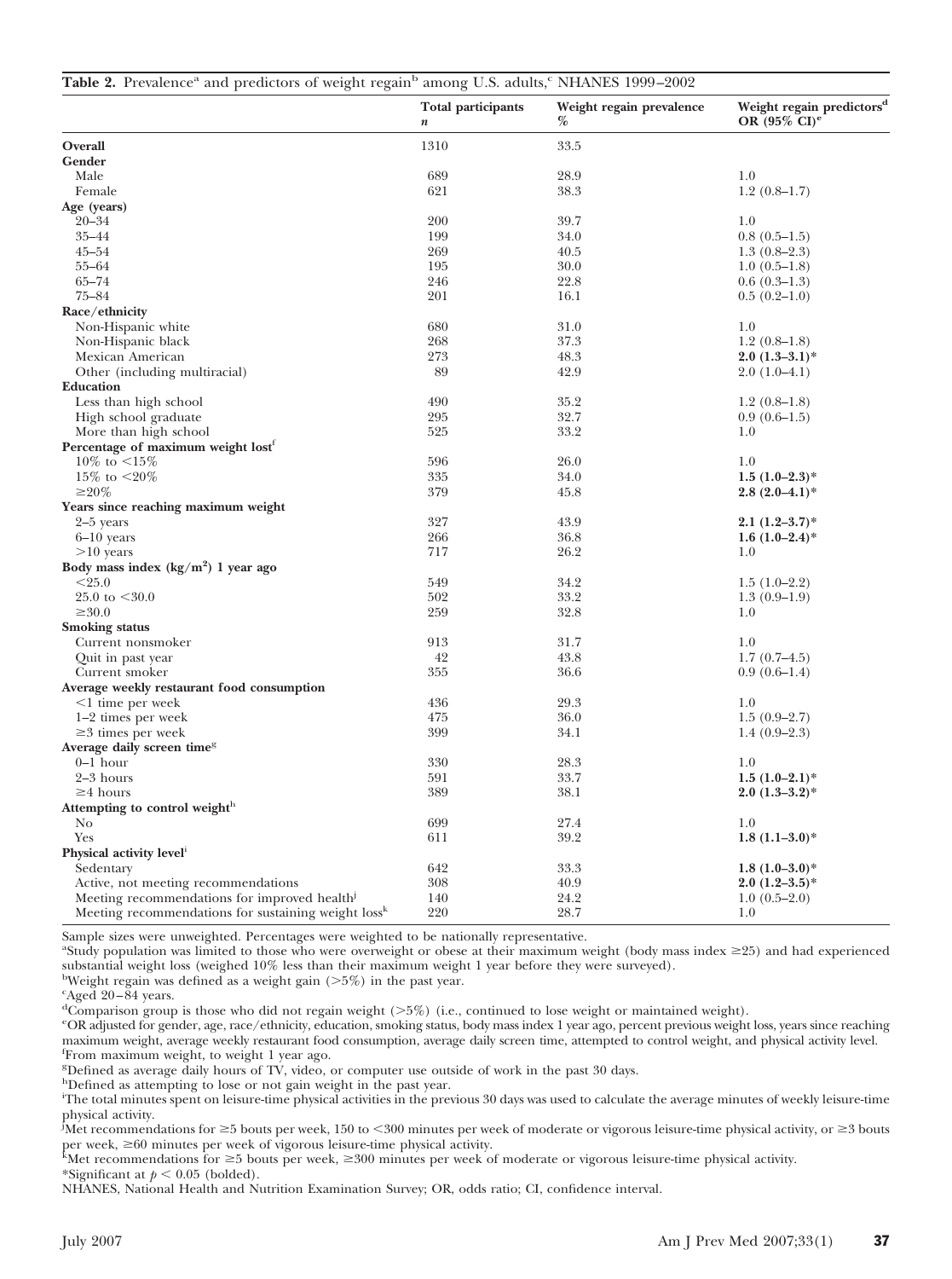is no standard definition of weight regain<sup>[20,31,32](#page-5-0)</sup> and because most studies of weight regain have been conducted on select populations such as the National Weight Control Registry or clinical weight-loss populations.<sup>5-8,17-24,33</sup> Most people who lose weight do so without clinical treatment, $20,31,34$  and as such, the prevalence estimates of weight regain in this study on a nationally representative sample may be more indicative of the general population.

Because this study used an ethnically diverse sample of the U.S. population, differences in weight regain by ethnicity could be documented; specifically, Mexican Americans were more likely than non-Hispanic whites to regain weight. This finding has not been previously reported and should be confirmed. Mexican Americans have a higher prevalence of overweight or obesity (72.5%) than non-Hispanic whites  $(63.3\%)$ .<sup>[35–37](#page-5-0)</sup> It is possible that the behavioral, cultural, and societal factors associated with Mexican Americans and weight may also be factors in weight regain. It has been suggested that as Mexican Americans assimilate into mainstream U.S. society, many adopt unhealthy food choices and become more sedentary.[37,38](#page-5-0) No data were collected before and after the period of weight regain, and as a consequence, changes in dietary behaviors and physical activity contributing to this regain could not be determined. Because Mexican Americans are disproportionately affected by obesity compared with non-Hispanic whites, more research on the factors influencing weight regain in Mexican Americans is needed.

Consistent with the National Weight Control Regis $try, <sup>22</sup>$  this study demonstrates that weight regain was more common in those who lost a greater percentage of their maximum weight. One possible explanation is that those who lost larger percentages of their maximum weight may have had to make greater lifestyle changes that are difficult to incorporate and sustain. Another possibility is that those who lose larger amounts of weight may not be as concerned about relatively small regains.

Furthermore, weight regain was twice as high in those with fewer years since reaching their maximum weight. People who maintain weight loss longer report that less effort and attention are required to maintain weight loss.<sup>[23](#page-5-0)</sup> Over time, the acquisition of critical behaviors or skills may protect against relapse.<sup>[23](#page-5-0)</sup> Attempting to control weight was also associated with weight regain, although the lack of information on a temporal relationship in this cross-sectional study precludes a causal interpretation. Whether the participants trying to control their weight did so because of weight regain cannot be determined in this study.

Hours of television watched per week have previously been associated with weight regain after successful completion of a commercial weight loss program.<sup>[18](#page-5-0)</sup> Because adult TV viewing has consistently been associated with greater obesity risk, $39,40$  the finding that higher daily screen time (including TV viewing) was associated with increased risk of weight regain is not surprising. Possible mechanisms for this elevated risk include the displacement of moderate and vigorous physical activities, prolonged inactivity (as an independent factor), increased exposure to advertisements promoting highly processed energy-dense foods, and snacking in front of the TV. $^{39,41,42}$  $^{39,41,42}$  $^{39,41,42}$ 

Finally, weight regain was higher in those who were sedentary or not meeting public health recommendations for physical activity. Regular physical activity has consistently been associated with long-term weight loss maintenance.  $6,7,18,20,24,26$  Recommendations in the 2005 dietary guidelines suggest that the optimal amount of physical activity to sustain weight loss may be 1 hour or more per day;<sup>[30](#page-5-0)</sup> however, the current study found that those who met public health physical activity recommendations for improving health were no more likely to regain weight than those who met higher recommended levels. The optimal dose and intensity of physical activity for preventing weight regain may depend on individual factors not analyzed in this study, such as caloric intake or resting metabolic rate.

These findings are subject to several limitations. Both current and past body weights are based on self-report. Previous studies have shown that women tend to underestimate their weight, $43-45$  whereas men tend to overestimate their height.<sup>[45](#page-5-0)</sup> Although measured current weight data are available in NHANES, only selfreported data were available on past body weights. The decision to use self-reported data on both current and past body weights was based on the assumption that inaccuracies in recall of past weights would be more similar to inaccuracies in self-reported current weights than measured weights for the purposes of determining weight regain. Recall of weight change tends to overes-timate weight loss and underestimate weight gains.<sup>[46](#page-5-0)</sup> Also, it could not be determined whether the initial weight loss was intentional. Unintentional weight loss occurs frequently and may have different causes and consequences than intentional weight loss.  $47,48$ Whether factors associated with weight regain differ by weight-loss intention has not been examined. Additionally, data on total caloric and nutrient intake could not be included because data released were from only one 24-hour dietary recall interview per subject and because nutrient values for many foods were revised between 1999–2000 and 2001–2002.<sup>[27](#page-5-0)</sup> Because of considerable within-person variability, measured intake on a single day is a poor estimator of long-term usual intake. $49-51$ Finally, data are cross-sectional and cannot be used to determine causation.

# Conclusion

To be successful at reducing risk factors for diabetes and cardiovascular disease, weight loss must be main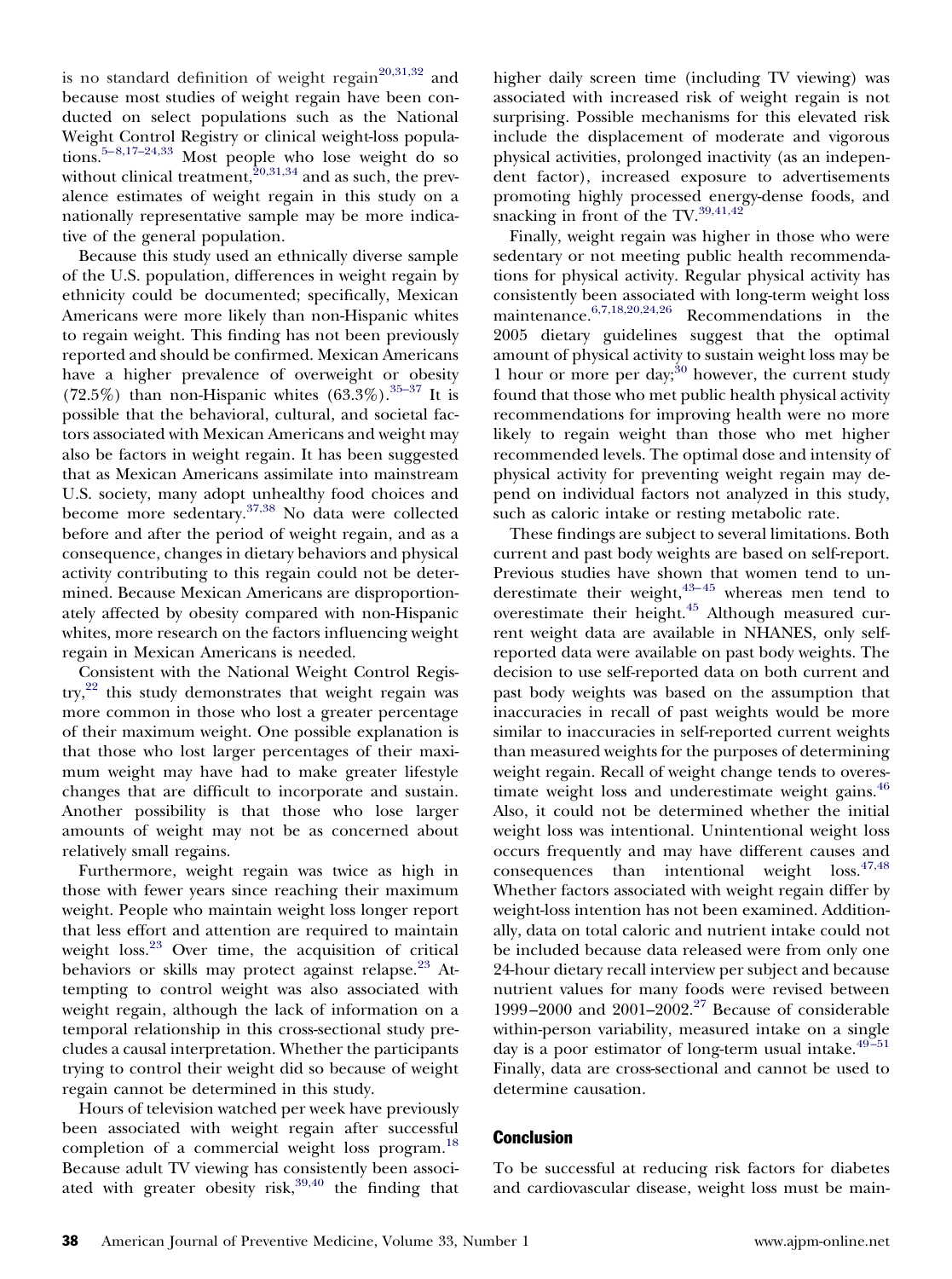<span id="page-5-0"></span>tained. Long-term maintenance of weight loss may require new skill development and may be more diffi-cult to achieve than short-term loss.<sup>[52](#page-6-0)</sup> In this study, odds of weight regain were still elevated in those with up to 6 to 10 years since reaching their maximum weight, a finding that highlights the diligence necessary to sustain weight loss. How to achieve the skills necessary for the long-term maintenance of weight loss in the context of an obesogenic environment remains a challenge.[53–58](#page-6-0)

The findings and conclusions in this report are those of the author(s) and do not necessarily represent the views of the Centers for Disease Control and Prevention.

No financial conflict of interest was reported by the authors of this paper.

#### References

- 1. National Institutes of Health, National Heart, Lung and Blood Institute. Clinical guidelines on the identification, evaluation, and treatment of overweight and obesity in adults: the evidence report. Rockville, MD: U.S. Department of Health and Human Services, Public Health Service, 1998.
- 2. Orzano AJ, Scott JG. Diagnosis and treatment of obesity in adults: an applied evidence-based review. J Am Board Fam Pract 2004;17:359–69.
- 3. Hensrud DD, Weinsier RL, Darnell BE, Hunter GR. Relationship of co-morbidities of obesity to weight loss and four-year weight maintenance/ rebound. Obes Res 1995;3(suppl 2):217s–22s.
- 4. Engel SG, Crosby RD, Kolotkin RL, et al. Impact of weight loss and regain on quality of life: mirror image or differential effect? Obes Res 2003;11:1207–13.
- 5. Wadden TA, Butryn ML, Byrne KJ. Efficacy of lifestyle modification for long-term weight control. Obes Res 2004;12(suppl):151s–62s.
- 6. Anderson JW, Konz EC, Frederich RC, Wood CL. Long-term weight-loss maintenance: a meta-analysis of U.S. studies. Am J Clin Nutr 2001;74:579–84.
- 7. Jeffery RW, Drewnowski A, Epstein LH, et al. Long-term maintenance of weight loss: current status. Health Psychol 2000;19(suppl 1):5–16.
- 8. Wadden TA, Sternberg JA, Letizia KA, Stunkard AJ, Foster GD. Treatment of obesity by very low calorie diet, behavior therapy, and their combination: a five-year perspective. Int J Obes 1989;13(suppl 2):39–46.
- 9. Phelan S, Hill JO, Lang W, Dibello JR, Wing RR. Recovery from relapse among successful weight maintainers. Am J Clin Nutr 2003;78:1079–84.
- 10. McDowell MA, Hughes JP, Borrud LG. Health characteristics of U.S. adults by body mass index category: Results from NHANES 1999–2002. Public Health Rep 2006;121:67–73.
- 11. Jeffery RW, Kelley KM, Rothman AJ, Sherwood NE, Boutelle KN. The weight loss experience: A descriptive analysis. Ann Behav Med 2004;27:100–6.
- 12. Ames GE, Perri MG, Fox LD, et al. Changing weight-loss expectations: A randomized pilot study. Eat Behav 2005;6:259–69.
- 13. Flegal KM, Ogden CL, Carroll MD. Prevalence and trends in overweight in Mexican-American adults and children. Nutr Rev 2004;62(7 suppl):144S–48S.
- 14. Jenkins KR, Fultz NH, Fonda SJ, Wray LA. Patterns of body weight in middle-aged and older Americans, by gender and race, 1993–2000. Soz Praventivmed 2004;49
- 15. Truong KD, Sturm R. Weight gain trends across sociodemographic groups in the United States. Am J Public Health 2005;95:1602–6.
- 16. Byrne S, Cooper Z, Fairburn C. Weight maintenance and relapse in obesity: a qualitative study. Int J Obes 2003;27:955–62.
- 17. Anderson JW, Vichitbandra S, Qian W, Kryscio RJ. Long-term weight maintenance after an intensive weight-loss program. J Am Coll Nutr 1999;18:620–7.
- 18. Grodstein F, Levine R, Troy L, Spencer T, Colditz GA, Stampfer MJ. Three-year follow-up of participants in a commercial weight loss program: can you keep it off? Arch Intern Med 1996;156:1302–6.
- 19. Wood ER. Weight loss maintenance 1 year after individual counseling. J Am Diet Assoc 1990;90:1256–60.
- 20. Wing RR, Hill JO. Successful weight loss maintenance. Annu Rev Nutr 2001;21:323–41.
- 21. Wing RR, Phelan S. Long-term weight loss maintenance. Am J Clin Nutr 2005;82(suppl):222s–5s.
- 22. McGuire MT, Wing RR, Klem ML, Lang W, Hill JO. What predicts weight regain in a group of successful weight losers? J Consult Clin Psychol 1999;67:177–85.
- 23. Klem ML, Wing RR, Lang W, McGuire MT, Hill JO. Does weight loss maintenance become easier over time? Obes Res 2000;8:438–44.
- 24. McGuire MT, Wing RR, Klem ML, Hill JO. Behavioral strategies of individuals who have maintained long-term weight losses. Obes Res 1999;7:334–41.
- 25. Crawford D, Jeffery RW, French SA. Can anyone successfully control their weight? Findings of a three-year community-based study of men and women. Int J Obes 2000;24:1107–10.
- 26. Van Baak MA, van Mil E, Astrup AV, et al. Leisure-time activity is an important determinant of long-term weight maintenance after weight loss in the Sibutramine Trial on Obesity Reduction and Maintenance (STORM trial). Am J Clin Nutr 2003;78:209–14.
- 27. Centers for Disease Control and Prevention. National Health and Nutrition Examination Survey (NHANES) 1999–2002 Data Files. Hyattsville, MD: U.S. Department of Health and Human Services, 2005.
- 28. Centers for Disease Control and Prevention. Physical activity for everyone: recommendations. Division of Nutrition and Physical Activity Web Site, March 2006. Available at: [http://www.cdc.gov/nccdphp/dnpa/physical/](http://www.cdc.gov/nccdphp/dnpa/physical/recommendations/index.htm) [recommendations/index.htm.](http://www.cdc.gov/nccdphp/dnpa/physical/recommendations/index.htm) Accessed August 3, 2006.
- 29. Pate RR, Pratt M, Blair SN, et al. Physical activity and public health: a recommendation from the Centers for Disease Control and Prevention and the American College of Sports Medicine. JAMA 1995;273:402–7.
- 30. U.S. Department of Health and Human Services. Dietary Guidelines for Americans, 2005. Washington, DC: U.S. Dept of Agriculture, 2005.
- 31. Bartlett SJ, Faith MS, Fontaine KR, Cheskin LJ, Allison DB. Is the prevalence of successful weight loss and maintenance higher in the general community than the research clinic? Obes Res 1999;7:407–13.
- 32. Stevens J, Truesdale KP, McClain JE, Cai J. The definition of weight maintenance. Int J Obes 2006;30:391–9.
- 33. Lowe MR, Miller-Kovach K, Phelan S. Weight-loss maintenance in overweight individuals one to five years following successful completion of a commercial weight loss program. Int J Obes 2001;25:325–31.
- 34. The truth about dieting. Consumer Reports 2002;67:26–31.
- 35. Hedley AA, Ogden CL, Johnson CL, Carroll MD, Curtin LR, Flegal KM. Prevalence of overweight and obesity among U.S. children, adolescents, and adults, 1999–2002. JAMA 2004;291:2847–50.
- 36. Cossrow N, Falkner B. Race/ethnic issues in obesity and obesity-related comorbitidies. J Clin Endocrinol Metab 2004;89:2590–4.
- 37. Caballero AE. Diabetes in the Hispanic or Latino population: genes, environment, culture, and more. Curr Diab Rep 2005;5:217–25.
- 38. Dixon LB, Sundquist J, Winkleby M. Differences in energy, nutrient, and food intakes in a U.S. sample of Mexican-American women and men: findings from the Third National Health and Nutrition Examination Survey, 1988–1994. Am J Epidemiol 2000;152:548–57.
- 39. Foster JA, Gore SA, West DS. Altering TV viewing habits: an unexplored strategy for adult obesity intervention? Am J Health Behav 2006;30:3–14.
- 40. Fitzgerald SJ, Kriska AM, Pereira MA, DeCourten MP. Associations among physical activity, television watching, and obesity in adult Pima Indians. Med Sci Sports Exerc 1997;29:910–5.
- 41. Lobstein T, Dibb S. Evidence of a possible link between obesogenic food advertising and child overweight. Obes Rev 2005;6:203–8.
- 42. Coon KA, Tucker KL. Television and children's consumption patters. Minerva Pediatr 2002;54:423–36.
- 43. Engstrom JL, Paterson SA, Doherty A, Trabulsi M, Speer KL. Accuracy of self-reported height and weight in women: an integrative review of the literature. J Midwifery Womens Health 2003;48:338–45.
- 44. Villanueva EV. The validity of self-reported weight in U.S. adults: a population based cross-sectional study. BMC Public Health 2001;1:11.
- 45. Ezzati M, Martin H, Skjold S, Vander Hoorn S, Murray CJ. Trends in national and state-level obesity in the USA after correction for self-report bias: analysis of health surveys. J R Soc Med 2006;99:250–57.
- 46. Perry GS, Byers TE, Mokdad AH, Serdula MK, Williamson DF. The validity of self-reports of past body weights by U.S. adults. Epidemiology 1995;6:61–6.
- 47. McGuire MT, Wing RR, Hill JO. The prevalence of weight loss maintenance among American adults. Int J Obes 1999;23:1314–9.
- 48. Meltzer AA, Everhart JE. Unintentional weight loss in the United States. Am J Epidemiol 1995;142:1039–46.
- 49. Carriquiry AL. Estimation of usual intake distributions of nutrients and foods. J Nutr 2003;133:601S–8S.